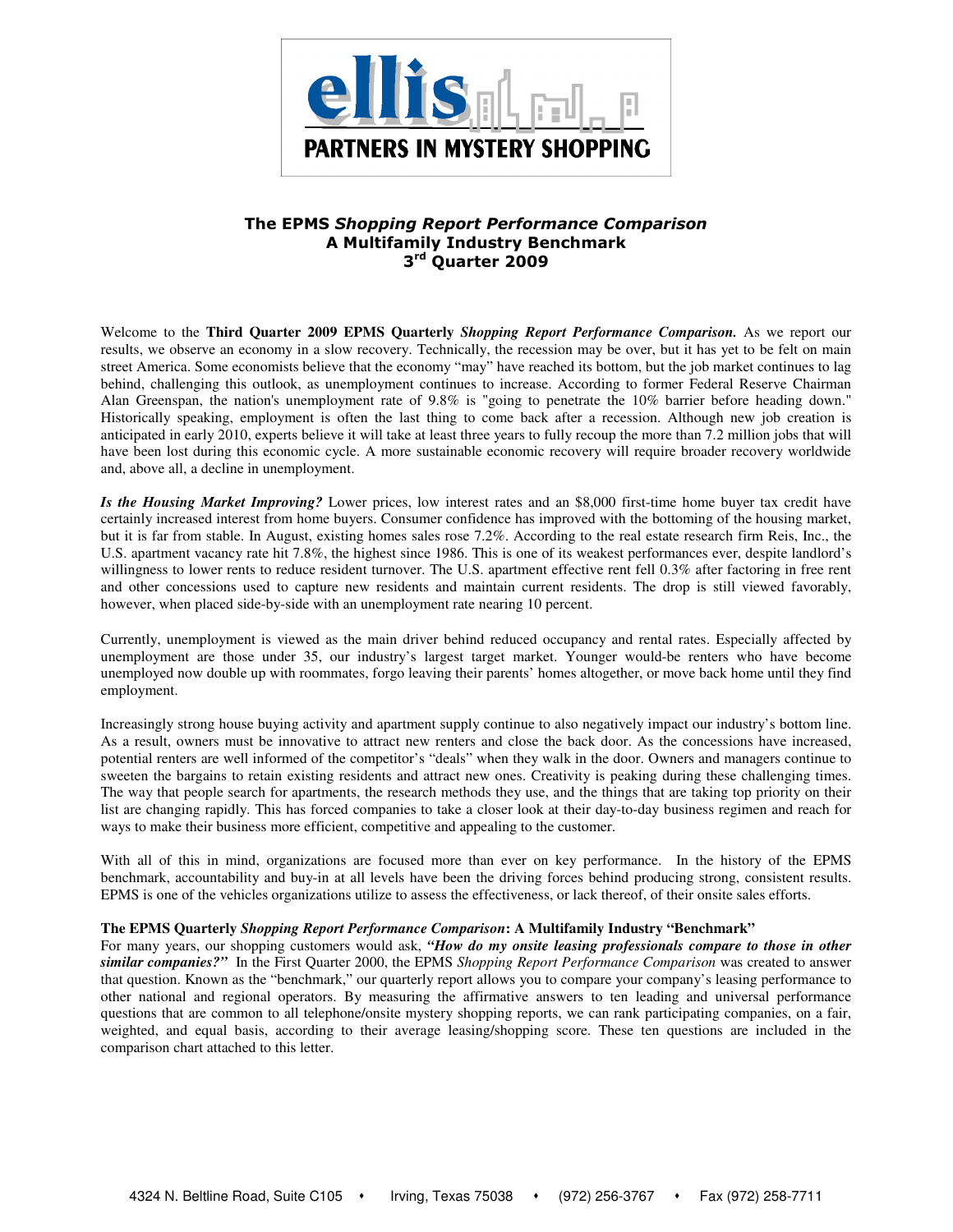### **Third Quarter 2009 EPMS** *Shopping Report Performance Comparison*

**35 Participating Companies Representing 4,320 Total Shops!** Participation in the EPMS Quarterly *Shopping Report Performance Comparison* is a benefit reserved for those companies who are frequent, long-term shopping customers. A minimum of 40 shops during the quarter is required to be included. We welcome Sunrise Management to this quarter's survey. We want to identify and warmly thank all the current companies who contributed their shopping data to this quarter's *Shopping Report Performance Comparison*.

| Alliance Residential Company     | Gables Residential                  | Sequoia Equities               |
|----------------------------------|-------------------------------------|--------------------------------|
| Amli Residential                 | <b>Greystar Management Services</b> | Simpson Property Group         |
| BH Management Services, Inc.     | Kettler Management                  | Sunrise Management             |
| Bozzuto & Associates             | Legacy Partners Residential, Inc.   | Tarragon Management, Inc.      |
| <b>BRE</b> Properties            | <b>Lincoln Property Company</b>     | The Bainbridge Companies       |
| Capreit                          | Madison Apartment Group LP          | <b>UDR</b>                     |
| Capstone Real Estate             | Milestone Management                | Venterra Realty                |
| <b>Carmel Partners</b>           | Mission Residential, LLC            | Village Green Companies        |
| <b>Colonial Properties Trust</b> | Pinnacle                            | <b>Waterton Residential</b>    |
| CTL Management, Inc.             | Post Properties                     | Weidner Apartment Homes        |
| <b>CWS</b> Apartment Homes       | <b>RAM Partners, LLC</b>            | ZOM Residential Services, Inc. |
| Fogelman Management Group        | SARES.REGIS Group                   |                                |

#### **Third Quarter 2009 Averages Follow Previous Trend of Decline**

Historically speaking, third quarter shopping report scores have more often than not dipped throughout the years. This year proves no different with an average of 90.8% as compared to 91.7% in the second quarter. In spite of this slight dip, participating companies have surpassed the highest overall third quarter average of 88.2% set in 2008. They continue to focus on providing outstanding service to the customer despite the unstable economic environment.

Below is a ten year summary of the third quarter benchmark averages as well as the highest and lowest average scores of the participants. The 19.6 point gap between the top and bottom companies this quarter as compared to last year's 25.3 point gap clearly indicates the intense focus on performance.

| <b>Third Ouarter</b>             | <b>Overall Average</b> | <b>High</b> | Low      | <b>Total Shops</b> |
|----------------------------------|------------------------|-------------|----------|--------------------|
| 3 <sup>rd</sup> Quarter 2009     | 90.8%                  | 97.3%       | $77.7\%$ | 4,320              |
| $\overline{3^{rd}}$ Quarter 2008 | 88.2%                  | 96.3%       | 71.0%    | 5,344              |
| 3 <sup>rd</sup> Quarter 2007     | 85.9%                  | 95.7%       | 68.2%    | 5,242              |
| $3rd$ Quarter 2006               | 84.4%                  | 92.5%       | 72.9%    | 5,001              |
| $3rd$ Quarter 2005               | 83.5%                  | 95.6%       | 60.5%    | 5,256              |
| 3 <sup>rd</sup> Quarter 2004     | 85.5%                  | 94.7%       | $75.5\%$ | 4,879              |
| $3rd$ Quarter 2003               | 86.1%                  | 94.1%       | 73.5%    | 5,103              |
| $3rd$ Quarter 2002               | 82.6%                  | 90.3%       | 69.5%    | 2,434              |
| $3rd$ Quarter 2001               | 80.3%                  | 94.3%       | 66.0%    | 2,066              |
| 3 <sup>rd</sup> Quarter 2000     | 76.8%                  | 83.4%       | 56.2%    | 1.606              |

Consistency, determination, and raising the bar are words that we continue to hear from our top performers. This quarter's high scores are reflective of their dedication to improvement. This is an outstanding achievement considering the fluctuation and uncertainty of the market which in turn causes the environment to be highly competitive.

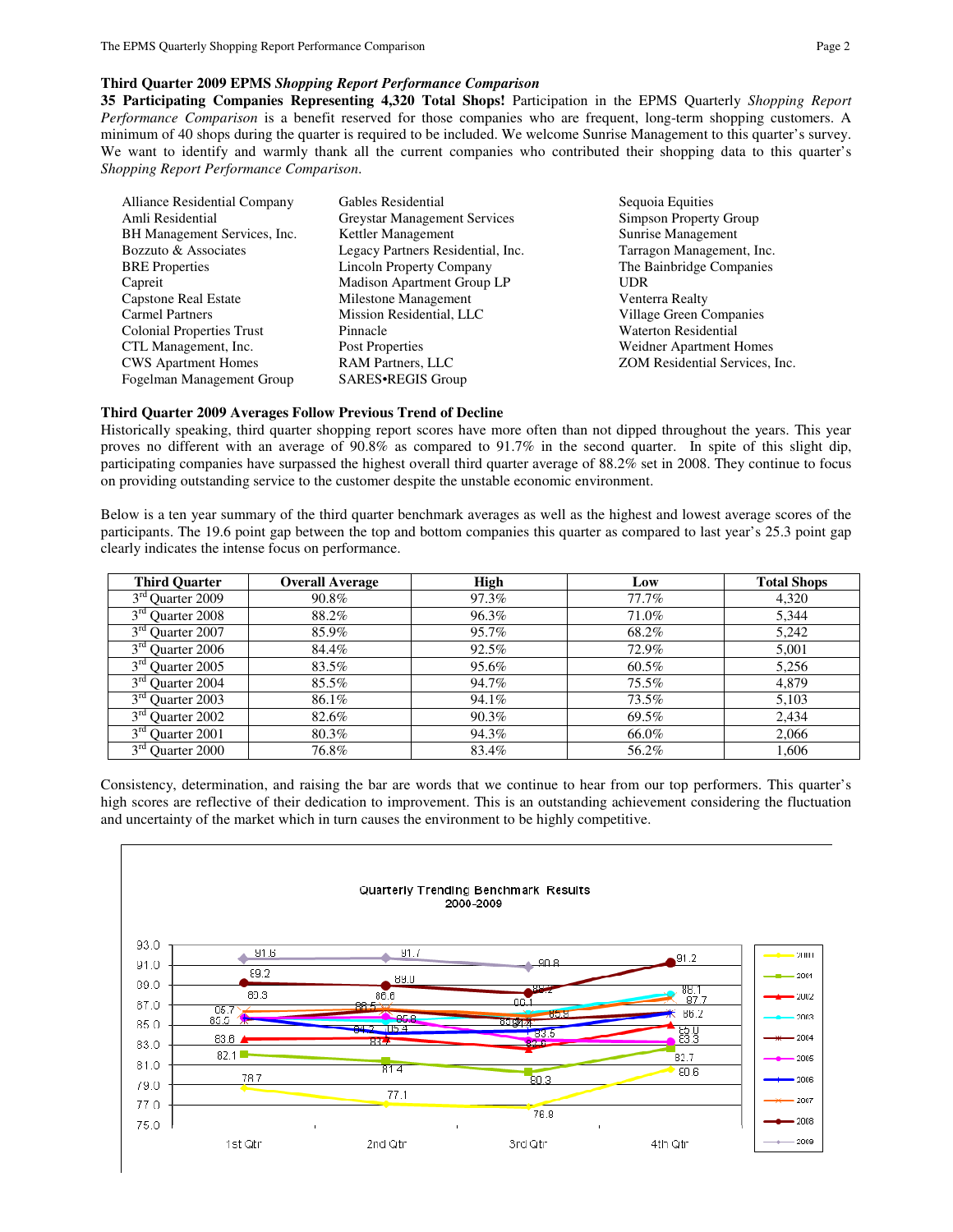**Congratulations to Irvine, California based** *SARES•REGIS* **Group for Achieving the Top Position for the First Time Since Participating in the** *Shopping Report Performance Comparison.* Their average score of 97.31% is .28% higher than their second quarter score. This team has consistently placed at the top of the Benchmark and we expect that they will continue to be a strong contender in this performance comparison. **Deborah Maietta**, Senior Vice President, had this to say about her onsite associates' command performance:

*"Of course we are proud and pleased to have achieved the #1 designation this quarter. But our real mission is to provide a high quality living experience for our customers and that includes our prospective customers. This very exciting outcome is a tribute to our efforts to continually improve our service."* 

**CWS Apartment Homes makes a strong statement!** They claim their second place position with an impressive average of 97.08%. Director of Marketing, **Shellie McDaniel**, gives full credit to her team members:

*"I am thrilled to congratulate our CWS associates again on an incredible showing in this quarter's EPMS Shopping Benchmark. Your hard work and determination to raise the bar as it relates to superior customer service and brings us even closer to our desired 'Gold Standard.' Congratulations to each of you!"* 

**Gables Residential Services employees show their consistency and strength!** This third place position marks the  $26<sup>th</sup>$  time this team has ranked in the top three. The leasing team at Gables Residential Services increased their overall score by .28% to finish the third quarter with a score of 97.06%. **Jana Muma**, Vice President of Learning and Development, expressed her enthusiasm for her company's consistent top performance:

*"I would like to congratulate each and every associate on this outstanding score and performance for the third quarter. The entire Gables' team should be proud of maintaining this consistent and strong sales performance which is crucial during challenging times. The pride you have is reflected in your performance and this accomplishment. Congratulations!* 

**Congratulations to Post Properties for achieving the Fourth Place Position!** This is their first time placing in the top five with an average score of 96.37%. Vice President, **Carol Sheridan** is elated by her team's achievement:

*"We could not be more proud of the collective efforts of all our associates in achieving a top five position on the EPMS benchmark this quarter. Clearly, the economic challenges that we faced this year and are sure to face next year, have not deterred our associates from their objective to keep moving forward, to sharpen their skills, and to raise the level of excellence that they expect from themselves. Congratulations on this extraordinary achievement!"* 

**Carmel Partners takes the Fifth Place Position with an average score of 96.36%. Kate Grasso,** Director of Training and Development, shared these comments about her team's ongoing success:

*"We are pleased to be one of the top five in the EPMS Third Quarter Benchmark Report. We continue to focus on reaching top leasing performance and are committed to providing our associates with the tools and resources they need to succeed."*

These companies have certainly earned and proven their positions. Tough economic times or not, it is important to remain focused, strong and consistent! The internet has definitely impacted how we operate communities compared to even ten years ago.

### **TAKING STEPS TO CONVERT INTERNET LEADS TO LEASES**

Today the internet is playing a greater role than ever before in the marketing and leasing process. It has leveled the playing field. When used properly, a small company's internet and email communication can be every bit as professional and effective as that of a large company. According to research, internet shopping is now more popular than thumbing through the yellow pages. The bottom line is that leads from the internet are here to stay. For those who are prepared for this ever-expanding response, the future is bright. To master your internet leads, you must be proficient in "driving" this vehicle.

This quarter's supplemental information includes questions that we posed to our clients on the subject and a summary of their responses. Thank you to all of our survey participants who were eager to divulge their best practices as well as challenges they face with their internet leasing efforts.

#### **INTERNET TRAINING: Do you formally train your employees on how to handle internet leads?**

The majority of companies that responded to the survey said they do offer their employees internet leasing training. Their training environment ranges from classroom, to web-based training, to WebEx online training. **Jana Muma**, Gables Residential Services, had this to say about their approach to internet training**,** "*Our associates are trained in a phased approach for handling internet leads. This starts with an online web-based training module that introduces them to the basics of internet leasing. We then follow this up with a virtual training session that reviews Gables' standards and expectations as well as how to access templates for responses. An internet shop is then conducted on a bi-monthly basis at each property to measure the effectiveness of our program and keep the focus. Since the program was implemented, we have seen a substantial*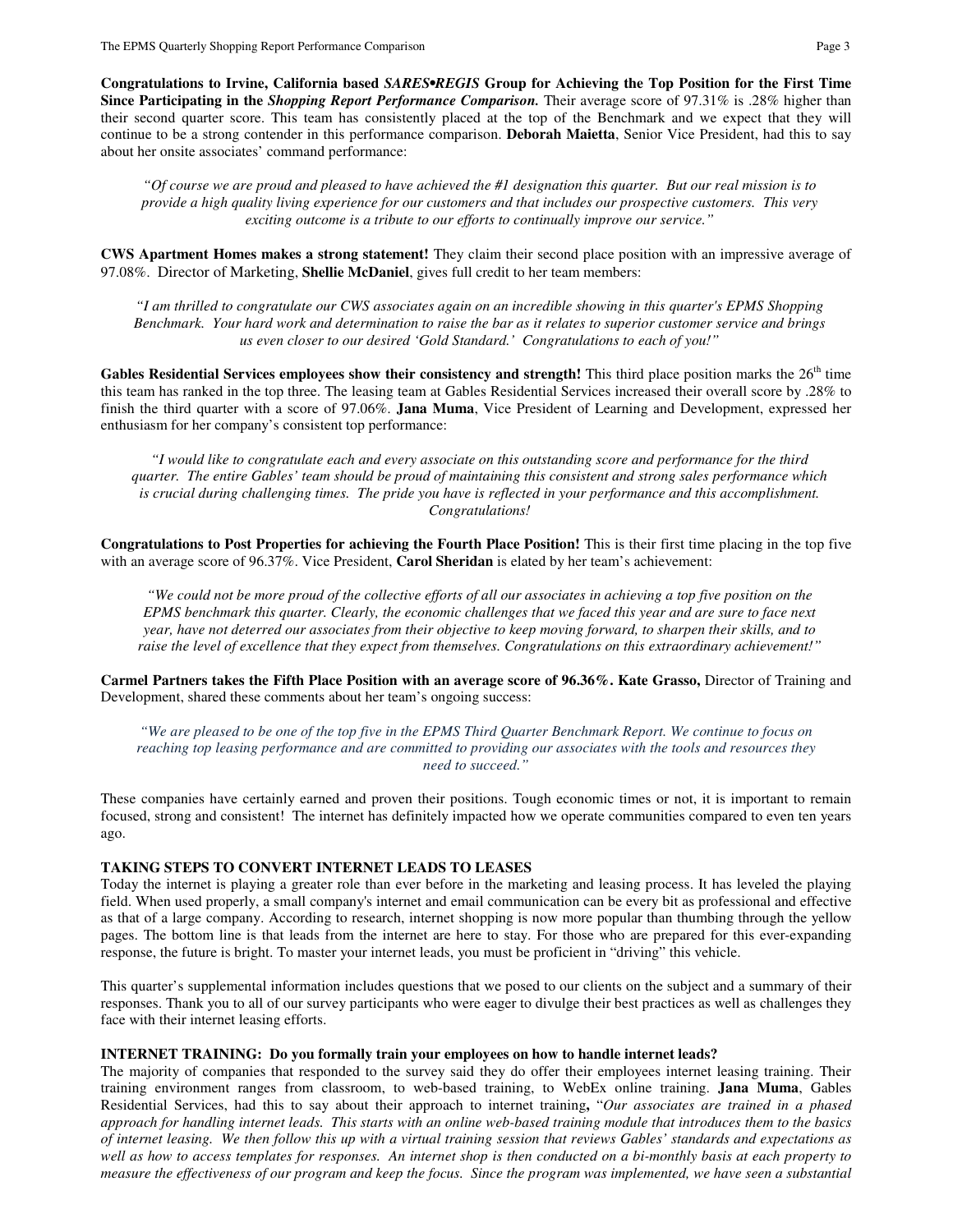*improvement in our internet scores, translating to more leases."* Most companies stated they introduced this training during the orientation process, followed by a reintroduction in their standard marketing and leasing classes. A handful of companies also capitalize on the complimentary training offered by their internet advertising partners. Regardless of what form of training your company is offering, it will increase your employee's awareness and focus, resulting in a greater leasing success rate.

### **EMAIL CONTENT: Do you provide a template or allow your Leasing Professionals to create their own response to internet leads?**

Internet clients are expecting a quick response, allowing for a shorter sales cycle; therefore, it is especially important that your Leasing Professionals are talking directly to their client's specific needs. When it comes to responding to internet leads, no client wants to receive a generic answer to their specific question. The concern with allowing a Leasing Professional to create their own response is the risk of grammatical errors and the use of language that is not businesslike. The other argument is that if a template is used, the message can come across as "canned," leaving the client feeling unimportant. What is the answer? Is it black and white? Several of our participants prefer the use of a "recommended standard" and/or a list of responses to choose from. Also mentioned was an established email policy with guidelines for content, tone, and etiquette. These companies encourage the Leasing Professional to add their 'personal touch' to the response. This blended approach reduces the risk of grammatical errors and at the same time includes personal content that speaks directly to the client. Templates are also being used when responding to standard questions such as office hours, directions and basic community information. The Leasing Professional simply cuts the response from the template and pastes the information into their message as needed. According to Nancy and Tom Flynn, co-authors of, *Email: A Write It Well Guide*, "Your written communication tells people a lot about you and your organization." Email messages that are filled with errors convey an image of someone who is not paying attention and does not value the correspondence.

#### **ACCOUNTABILITY: Do you have a monitoring system in place to confirm that your Leasing Professionals are responding to internet leads?**

Yes! The majority of surveyed companies have a process in place to ensure that internet leads are being answered. While some companies take a manual audit approach, others such as Post Properties, have a more sophisticated process in place. "*Post implemented a full-scale internal training roll out of a lead tracking software that allows us to track all incoming leads, the follow up, and final resolution. Since the lead progress is visible to all in the company, it allows more opportunity to monitor and coach,"* stated **Carol Sheridan**. Having a monitoring system in place also helps to tie leads to leases, another challenge faced by many management companies. EPMS' Internet Mystery Shops are another tool used by companies to evaluate the timeliness and quality of response sent by the Leasing Professional. This form of accountability has also been useful to verify the technical functionality and accuracy of the community's online operations. Gables Residential, like many other companies, uses a variety of systems and methods to track responses. **Jana Muma** said, *"If you can't measure it, you can't manage it or improve it."* We believe that sums it up pretty well!

#### **RESPONSE EXPECTATIONS: How quickly do you expect an internet lead to be responded to by a Leasing Professional?**

Internet leads die a quick death. The first person to contact the client has the opportunity to position and sell their community and product and force their competitors to play "catch-up." By the time the fourth or fifth community responds to the client's email, the client has the information they need and have likely made a decision on where they will visit. Speed is not only good but mandatory to a successful internet leasing program. All research pertaining to internet leads shows that response time drives closing ratios. If your competitors are responding within 30 minutes, you need to respond within 20 minutes. Decreasing your response time will generate an increased closing ratio. The expectation shared by the majority of our survey participants was a 0-2 hour response time. However, some have set higher expectations at a 0-1 hour response time. A timely response is critical to internet buyers and should be treated as urgently as a phone call or a client walking into the leasing office.

#### **INTERNET OBSTACLES: What is the biggest challenge you face with Internet leasing?**

Over 90% of our survey participants acknowledged that a "slow response" or "no response" by the Leasing Professional is their biggest internet leasing challenge. **Jana Muma** stated, "*We believe response time to emails is crucial. The customer expects and deserves an immediate response. This is challenging to accomplish consistently."* Clearly the awareness and expectation is there, yet many companies still struggle with the reality that emails are not being answered. This has led some companies to search for technology, such as Lead Tracking Software and/or Call Centers, to aide their response efforts. Post Properties confronted this issue with a Lead Management System. **Carol Sheridan** shared, "*We couldn't be sure we were effectively addressing all inquiries. Adding a lead management system has eliminated this issue. Now we can focus on quality of follow up in order to better enhance each customer's experience.*"

Challenges will always exist and companies will continue to seek ways to overcome them. In order to improve your conversion of leads to leases, it is important to identify where the problems exist and search for ways to improve. What about unidentified challenges? This leads us to our final topic, **"The Mystery of Spam."**

#### **THE MYSTERY OF SPAM**

Imagine this scenario…A client sends an email to your leasing office inquiring about your community. You reply promptly within two hours with a personal email, no grammatical errors, and a number of details in regards to why this client must visit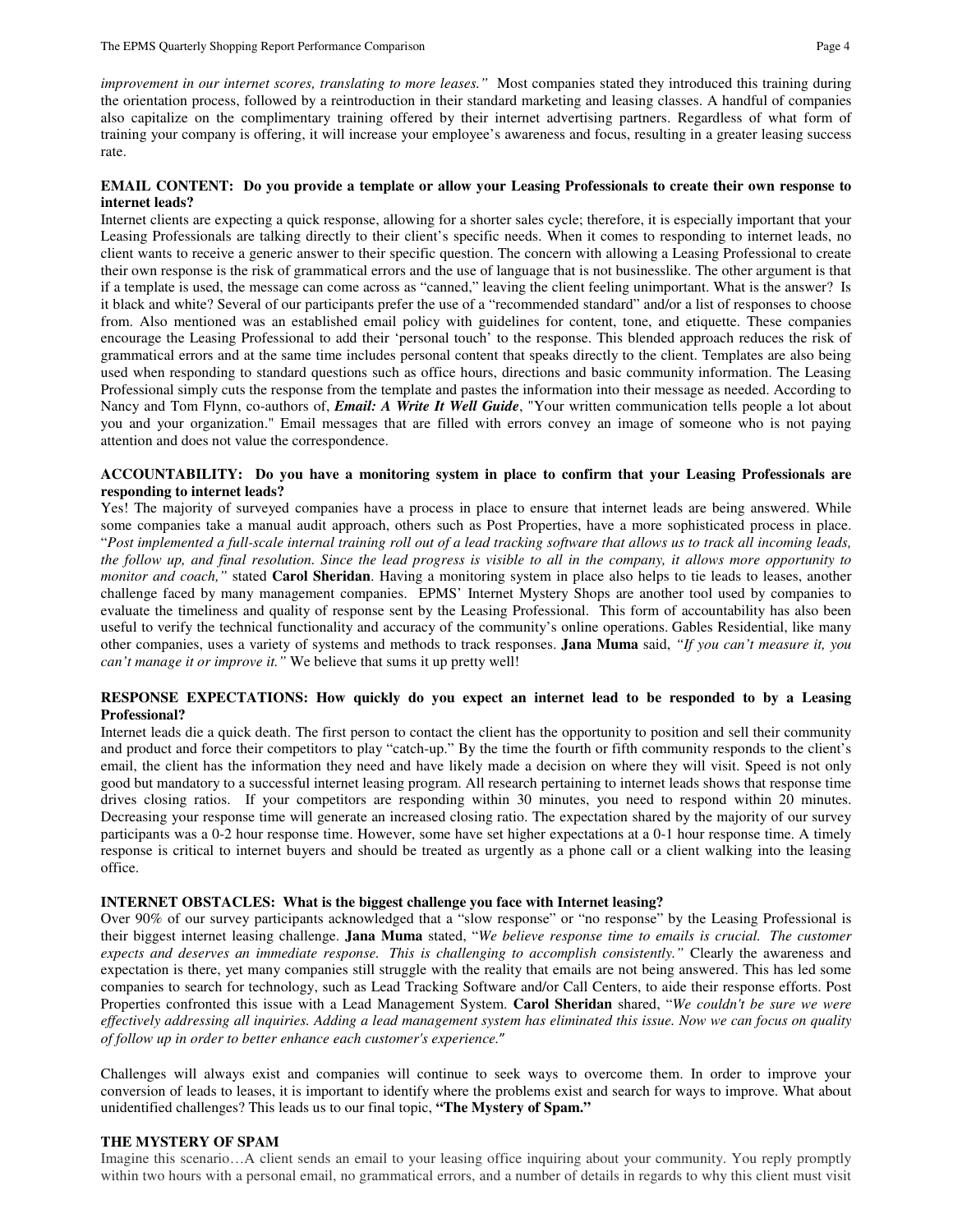#### The EPMS Quarterly Shopping Report Performance Comparison **Page 5** Page 5

your community. Yet there is no response to your email. Being the industrious Leasing Professional that you are, you make a

phone call to this client only to determine that your email was never received. In spite of confirming that you did indeed enter the client's correct email address, the bottom line is that the client never received your email. Was this message lost in cyberspace? Have you ever considered that spam filtering, something of which we can only control to an extent, has likely prevented your email from reaching the end user. According to MailChimp.com, a leading do-it-yourself marketing service, "10-20% of emails get lost in cyberspace, mostly due to spam filters." Therefore, educating your onsite teams of the problem, the causes, and how to reduce it is a first step in combating this problem.

# **What is "spam" and where did the name come from?**

Spam is disruptive, unsolicited commercial email. It affects both productivity and the patience of anyone with an internet connection. It is believed that the word "spam" came from a skit by Monty Python's Flying Circus. In a restaurant setting, a waitress repeats the word "spam" several times while describing how much spiced ham is in the food the restaurant serves. In response, a group of Vikings at a table continuously sing the song, "Spam, spam, spam, spam, spam, spam, spam, spam, lovely spam! Wonderful spam!" This term became associated with something that repeats and repeats with great annoyance. In 1994, the term "spam" gained popularity when two lawyers posted a deliberate mass advertising message to thousands of message boards. People quickly identified it as "spam" and the word caught on. The term is now synonymous with unwanted junk emails.

# **Why do some of your response emails fall into the "spam" email category?**

Spam filters have become increasingly sophisticated guardians against unsolicited emails. These filters are used by most Internet Service Providers (ISP's) as well as private customers. The challenge is that there are many different spam filters, and each one has its own checklist and scorecard to determine what is and what is not considered legitimate mail. While this software is designed to block spam, it can also block your 'innocent' emails.

Regardless of the ISP, mail typically falls into three different categories: known bad mail, unsure mail, and legitimate mail. Services such as Yahoo® and Gmail™ each have their own likes and dislikes when it comes to messages and content that signal spam. The rules for each ISP vary and change on a regular basis. Consider the variety of ISP's and the challenge becomes overwhelming. One ISP could classify 'your' email as the 'known bad mail' category, causing it to go into a 'black hole' where neither you nor the recipient may know that it was sent or received.

So, what is the answer? Is there a solution? The answer is obviously not clear cut; however, there are some precautions one can take to minimize their email being tagged as spam. Here are a few suggestions:

- **1. Consider Your Subject Line and Content:** Spam filters look hard at the subject line but also at the content of the email. Phrases such as Free, Discount, Opportunity, Amazing, and One Time Offer, etc. may cause the email to be flagged as spam. In addition, quotation marks, dollar signs and exclamation points in the subject line can trigger spam filters. It is best to avoid using all capital letters and large fonts. These too can trigger spam filters.
- **2. Avoid Use of Color Text and Background Colors:** If your email contains color text or color backgrounds, spam filters will search for other questionable characteristics and reasons to block your mail.
- **3. Use Text-Based Emails**: Although plain text is boring and not eye-catching, they are less likely to be classified as spam mail.
- **4. Consider a Spam Checker Tool:** Spam checker tools allow you to scan your email for "spammy" keywords, plus all of the other 'behind the scenes' items that spam filters identify. Upon scanning your email utilizing this type of tool, your email will be given a spam rating which will tell you how it is viewed and alert you of any possible spam issues. Companies that provide Spam Checker Tools can be found through a Google search. Many of these tools are available at no cost.
- **5. Avoid Attachments When Possible:** Viruses are often hidden in attachments. Firewalls and spam filters often block these emails from unknown addresses.

While we cannot control how emails are filtered from one user to the next, implementing some of these simple guidelines will help minimize the problem. Remember, the objective is to ensure your communication is received by the client. We cannot rely on email to be our only form of communication.

Thank you for your participation in EPMS' quarterly benchmark program. We appreciate the feedback that you provide to make this report informative and a reliable resource to fellow industry peers. We hope you will find Ellis, Partners in Mystery Shopping to be not only the finest source for mystery shopping but also a training resource for your organization. Additional support and information can be found in "Resources" offered on our website, www.epmsonline.com.

Sincerely,

Joanna Ellis, CAPS President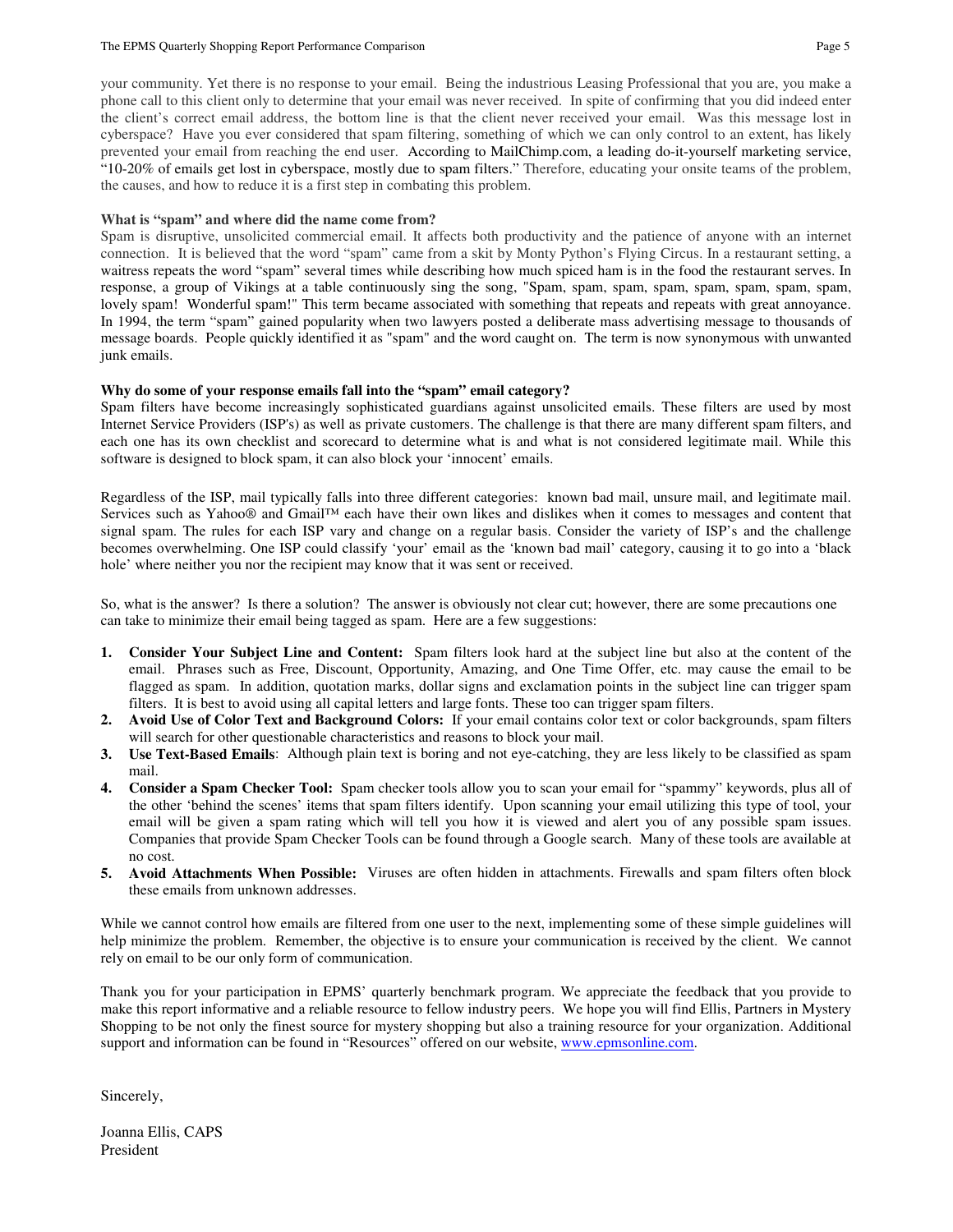

**SHOPPING REPORT PERFORMANCE COMPARISON**

**MULTIFAMILY INDUSTRY BENCHMARK**

**THIRD QUARTER, 2009**

|                                    | <b>TELEPHONE</b><br><b>PRESENTATION</b> |           | <b>ON-SITE</b><br><b>PRESENTATION</b> |                      |                  |           |                     |           |                |            |                                 | <b>Participating Companies</b>      |                                       |
|------------------------------------|-----------------------------------------|-----------|---------------------------------------|----------------------|------------------|-----------|---------------------|-----------|----------------|------------|---------------------------------|-------------------------------------|---------------------------------------|
|                                    | Q1                                      | Q2        | Q3                                    | Q4                   | Q5               | Q6        | Q7                  | Q8        | Q9             | Q10        |                                 |                                     |                                       |
|                                    | Set                                     | Telephone | First                                 | Identify<br>Specific | Discuss/<br>Show | Apt.      | Feature/            | Overcome  | Ask for        | Lease from | <b>CLIENT</b><br><b>OVERALL</b> | <b>Alliance Residential Company</b> | <b>Milestone Management</b>           |
|                                    | Appointment                             | Number    | Impression                            | <b>Needs</b>         | Property         | Condition | <b>Benefit Sell</b> | Objection | <b>Deposit</b> | Agent      | <b>AVERAGE</b>                  | Amli Residential                    | <b>Mission Residential, LLC</b>       |
| QUESTION OVERALL AVERAGE           | 93.29%                                  | 84.35%    | 94.79%                                | 92.59%               | 94.26%           | 95.05%    | 93.63%              | 96.46%    | 74.07%         | 89.63%     | 90.81%                          | BH Management Services, Inc.        | Pinnacle                              |
| <b>SARES-REGIS Group</b>           | 100.00%                                 | 95.37%    | 98.15%                                | 95.37%               | 99.07%           | 96.30%    | 99.07%              | 98.15%    | 93.52%         | 98.15%     | 97.31%                          | <b>Bozzuto &amp; Associates</b>     | <b>Post Properties</b>                |
| <b>CWS Apartment Homes, LLC</b>    | 100.00%                                 | 89.58%    | 100.00%                               | 100.00%              | 97.92%           | 97.92%    | 100.00%             | 100.00%   | 85.42%         | 100.00%    | 97.08%                          | <b>BRE Properties</b>               | <b>RAM Partners, LLC</b>              |
| <b>Gables Residential Services</b> | 98.82%                                  | 95.00%    | 97.94%                                | 99.41%               | 98.24%           | 99.41%    | 98.24%              | 98.24%    | 89.71%         | 95.59%     | 97.06%                          | Capreit                             | <b>SARES-REGIS Group</b>              |
| <b>Post Properties</b>             | 96.58%                                  | 90.41%    | 99.32%                                | 97.26%               | 98.63%           | 97.26%    | 100.00%             | 99.32%    | 85.62%         | 99.32%     | 96.37%                          | <b>Capstone Real Estate</b>         | <b>Sequoia Equities</b>               |
| <b>Carmel Partners</b>             | 98.70%                                  | 90.91%    | 98.70%                                | 100.00%              | 100.00%          | 97.40%    | 100.00%             | 100.00%   | 85.71%         | 92.21%     | 96.36%                          | <b>Carmel Partners</b>              | <b>Simpson Property Group</b>         |
| <b>CLIENT 6</b>                    | 97.28%                                  | 91.30%    | 97.28%                                | 97.83%               | 95.65%           | 99.46%    | 97.83%              | 97.28%    | 91.30%         | 96.20%     | 96.14%                          | <b>Colonial Properties Trust</b>    | <b>Sunrise Management</b>             |
| <b>CLIENT 7</b>                    | 97.52%                                  | 90.08%    | 98.35%                                | 98.35%               | 99.17%           | 97.52%    | 97.52%              | 98.35%    | 82.64%         | 96.69%     | 95.62%                          | CTL Management, Inc.                | <b>Tarragon Management, Inc.</b>      |
| <b>CLIENT 8</b>                    | 100.00%                                 | 97.67%    | 94.19%                                | 98.84%               | 89.53%           | 97.67%    | 95.35%              | 100.00%   | 91.86%         | 89.53%     | 95.47%                          | <b>CWS Apartment Homes</b>          | The Bainbridge Companies              |
| <b>CLIENT 9</b>                    | 96.77%                                  | 90.76%    | 97.69%                                | 96.77%               | 99.77%           | 98.15%    | 94.23%              | 97.69%    | 87.30%         | 93.76%     | 95.29%                          | <b>Fogelman Management Group</b>    | <b>UDR</b>                            |
| CLIENT 10                          | 95.18%                                  | 92.77%    | 95.18%                                | 95.18%               | 93.98%           | 95.18%    | 97.59%              | 97.59%    | 90.36%         | 96.39%     | 94.94%                          | <b>Gables Residential</b>           | <b>Venterra Realty</b>                |
| <b>CLIENT 11</b>                   | 97.44%                                  | 94.87%    | 94.87%                                | 97.44%               | 94.87%           | 94.87%    | 92.31%              | 100.00%   | 82.05%         | 97.44%     | 94.62%                          | <b>Greystar Management Services</b> | <b>Village Green Companies</b>        |
| <b>CLIENT 12</b>                   | 96.70%                                  | 82.42%    | 97.80%                                | 97.80%               | 100.00%          | 97.80%    | 98.90%              | 95.60%    | 79.12%         | 97.80%     | 94.40%                          | <b>Kettler Management</b>           | <b>Waterton Residential</b>           |
| <b>CLIENT 13</b>                   | 92.73%                                  | 87.27%    | 96.36%                                | 96.36%               | 96.36%           | 96.36%    | 98.18%              | 96.36%    | 78.18%         | 92.73%     | 93.09%                          | Legacy Partners Residential, Inc.   | <b>Weidner Apartment Homes</b>        |
| <b>CLIENT 14</b>                   | 96.83%                                  | 90.48%    | 96.83%                                | 95.24%               | 98.41%           | 96.83%    | 93.65%              | 93.65%    | 79.37%         | 84.13%     | 92.54%                          | <b>Lincoln Property Company</b>     | ZOM Residential Services, Inc.        |
| <b>CLIENT 15</b>                   | 95.71%                                  | 76.43%    | 95.71%                                | 93.57%               | 99.29%           | 96.43%    | 97.86%              | 99.29%    | 77.14%         | 93.57%     | 92.50%                          | <b>Madison Apartment Group LP</b>   |                                       |
| <b>CLIENT 16</b>                   | 96.23%                                  | 88.68%    | 94.34%                                | 96.23%               | 98.11%           | 100.00%   | 96.23%              | 98.11%    | 66.04%         | 90.57%     | 92.45%                          |                                     |                                       |
| <b>CLIENT 17</b>                   | 95.56%                                  | 84.44%    | 97.78%                                | 86.67%               | 95.56%           | 95.56%    | 97.78%              | 97.78%    | 80.00%         | 93.33%     | 92.44%                          |                                     |                                       |
| <b>CLIENT 18</b>                   | 95.41%                                  | 83.67%    | 95.41%                                | 92.86%               | 96.43%           | 94.90%    | 95.92%              | 94.90%    | 77.55%         | 94.39%     | 92.14%                          |                                     |                                       |
| <b>CLIENT 19</b>                   | 94.12%                                  | 86.76%    | 92.65%                                | 88.24%               | 97.06%           | 94.12%    | 91.18%              | 98.53%    | 82.35%         | 86.76%     | 91.18%                          |                                     |                                       |
| <b>CLIENT 20</b>                   | 95.16%                                  | 80.65%    | 91.94%                                | 96.77%               | 95.16%           | 93.55%    | 95.16%              | 96.77%    | 74.19%         | 88.71%     | 90.81%                          |                                     | * Representing 4,320 shopping reports |

**Benchmark 1st Place Company**

**Senior Vice President** *SARES•REGIS* **Group Deborah Maietta**

*"Of course we are proud and pleased to have achieved the #1 designation this quarter. But our real mission is to provide a high quality living experience for our customers and that includes our prospective customers. This very exciting outcome is a tribute to our efforts to continually improve our service."*